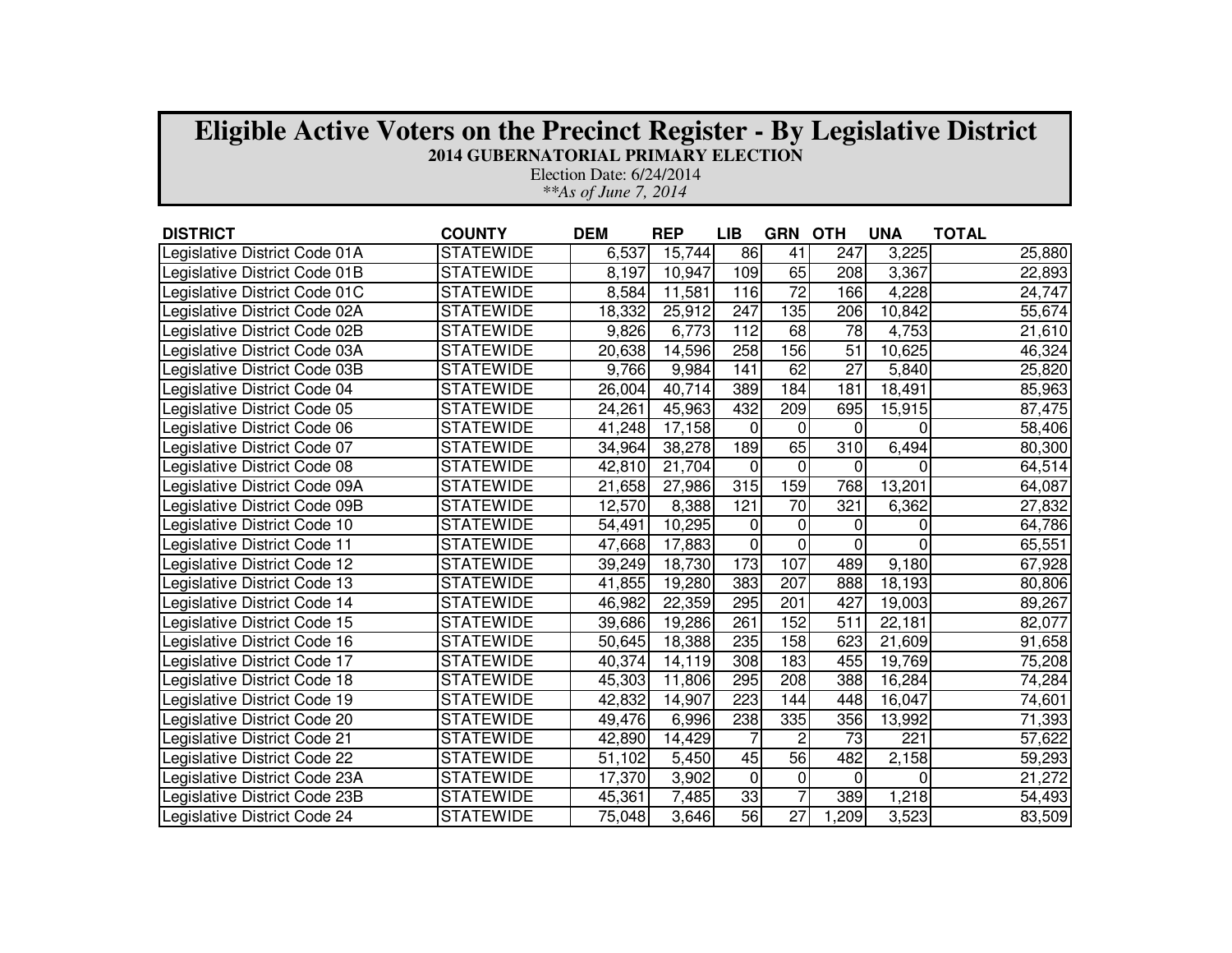| Legislative District Code 25  | <b>STATEWIDE</b> | 73,343 | 3,352  | 40               | 16              | 876            | 2,690            | 80,317 |
|-------------------------------|------------------|--------|--------|------------------|-----------------|----------------|------------------|--------|
| Legislative District Code 26  | <b>STATEWIDE</b> | 74,747 | 4,981  | $\overline{17}$  | 16              | 384            | 1,271            | 81,416 |
| Legislative District Code 27A | <b>STATEWIDE</b> | 22,870 | 4,978  | 85               | 33              | 582            | 3,933            | 32,481 |
| Legislative District Code 27B | <b>STATEWIDE</b> | 18,157 | 9,320  | 81               | 46              | 577            | 4,626            | 32,807 |
| Legislative District Code 27C | <b>STATEWIDE</b> | 11,605 | 10,894 | 105              | 68              | 241            | 5.925            | 28,838 |
| Legislative District Code 28  | <b>STATEWIDE</b> | 51,604 | 21,001 | 271              | 105             | 446            | 14,186           | 87,613 |
| Legislative District Code 29A | <b>STATEWIDE</b> | 10,820 | 11,447 | 108              | 52              | 202            | 5,067            | 27,696 |
| Legislative District Code 29B | <b>STATEWIDE</b> | 9,825  | 7,542  | 127              | $\overline{57}$ | 147            | 4,821            | 22,519 |
| Legislative District Code 29C | <b>STATEWIDE</b> | 9,584  | 11,969 | 152              | 65              | 192            | 5,602            | 27,564 |
| Legislative District Code 30A | <b>STATEWIDE</b> | 23,992 | 16,772 | 0                | 0               | 0              | $\overline{0}$   | 40,764 |
| Legislative District Code 30B | <b>STATEWIDE</b> | 10,436 | 11,810 | $\Omega$         | $\Omega$        | 0              | 0                | 22,246 |
| Legislative District Code 31A | <b>STATEWIDE</b> | 12,560 | 5.965  | 0                | 0               | 0              | 0                | 18,525 |
| Legislative District Code 31B | <b>STATEWIDE</b> | 21,001 | 23,592 | 0                | 0               | 0              | 0                | 44,593 |
| Legislative District Code 32  | <b>STATEWIDE</b> | 38,427 | 19,457 | 0                | 0               | 0              | 0                | 57,884 |
| Legislative District Code 33  | <b>STATEWIDE</b> | 33,004 | 39,523 | 0                | $\overline{0}$  | 0              | 0                | 72,527 |
| Legislative District Code 34A | <b>STATEWIDE</b> | 24,182 | 13,263 | 177              | $\overline{75}$ | 230            | 6,230            | 44,157 |
| Legislative District Code 34B | <b>STATEWIDE</b> | 10,474 | 12,728 | 126              | 66              | 192            | 4,887            | 28,473 |
| Legislative District Code 35A | <b>STATEWIDE</b> | 9,976  | 10,383 | 0                | $\mathbf 0$     | 0              | $\Omega$         | 20,359 |
| Legislative District Code 35B | <b>STATEWIDE</b> | 18,160 | 27,710 | 211              | $\overline{77}$ | 307            | 7,826            | 54,291 |
| Legislative District Code 36  | <b>STATEWIDE</b> | 30,551 | 33,776 | 147              | 52              | 189            | 5,837            | 70,552 |
| Legislative District Code 37A | <b>STATEWIDE</b> | 14,977 | 4,558  | 0                | 0               | 0              | $\mathbf 0$      | 19,535 |
| Legislative District Code 37B | <b>STATEWIDE</b> | 21,684 | 25,975 | 15               | $\overline{5}$  | 28             | $\overline{577}$ | 48,284 |
| Legislative District Code 38A | <b>STATEWIDE</b> | 11,255 | 8,149  | $\overline{7}$   | $\mathbf 2$     | 14             | 378              | 19,805 |
| Legislative District Code 38B | <b>STATEWIDE</b> | 10,081 | 8,581  | $\mathbf 0$      | 0               | $\mathbf 0$    | $\overline{0}$   | 18,662 |
| Legislative District Code 38C | <b>STATEWIDE</b> | 12,258 | 13,808 | 39               | 22              | 93             | 1,521            | 27,741 |
| Legislative District Code 39  | <b>STATEWIDE</b> | 38,780 | 13,990 | $\overline{272}$ | 147             | 425            | 18,153           | 71,767 |
| Legislative District Code 40  | <b>STATEWIDE</b> | 54,297 | 4,328  | 0                | 0               | 0              | 0                | 58,625 |
| Legislative District Code 41  | <b>STATEWIDE</b> | 60,496 | 5,138  | $\mathbf 0$      | 0               | 0              | 0                | 65,634 |
| Legislative District Code 42A | <b>STATEWIDE</b> | 12,846 | 6,250  | 0                | 0               | 0              | 0                | 19,096 |
| Legislative District Code 42B | <b>STATEWIDE</b> | 23,956 | 23,499 | 0                | 0               | 0              | 0                | 47,455 |
| Legislative District Code 43  | <b>STATEWIDE</b> | 60,054 | 4,834  | 0                | 0               | 0              | 0                | 64,888 |
| Legislative District Code 44A | <b>STATEWIDE</b> | 20,610 | 1,029  | 0                | 0               | 0              | 0                | 21,639 |
| Legislative District Code 44B | <b>STATEWIDE</b> | 36,825 | 6,951  | 0                | 0               | 0              | 0                | 43,776 |
| Legislative District Code 45  | <b>STATEWIDE</b> | 58,018 | 4,855  | 0                | 0               | 0              | 0                | 62,873 |
| Legislative District Code 46  | <b>STATEWIDE</b> | 41,827 | 10,157 | $\mathbf 0$      | 0               | $\overline{0}$ | $\mathbf 0$      | 51,984 |
| Legislative District Code 47A | <b>STATEWIDE</b> | 33,635 | 2,096  | 34               | $\overline{47}$ | 485            | 1,862            | 38,159 |
| Legislative District Code 47B | <b>STATEWIDE</b> | 8,675  | 845    | $\overline{32}$  | 28              | 456            | 1,746            | 11,782 |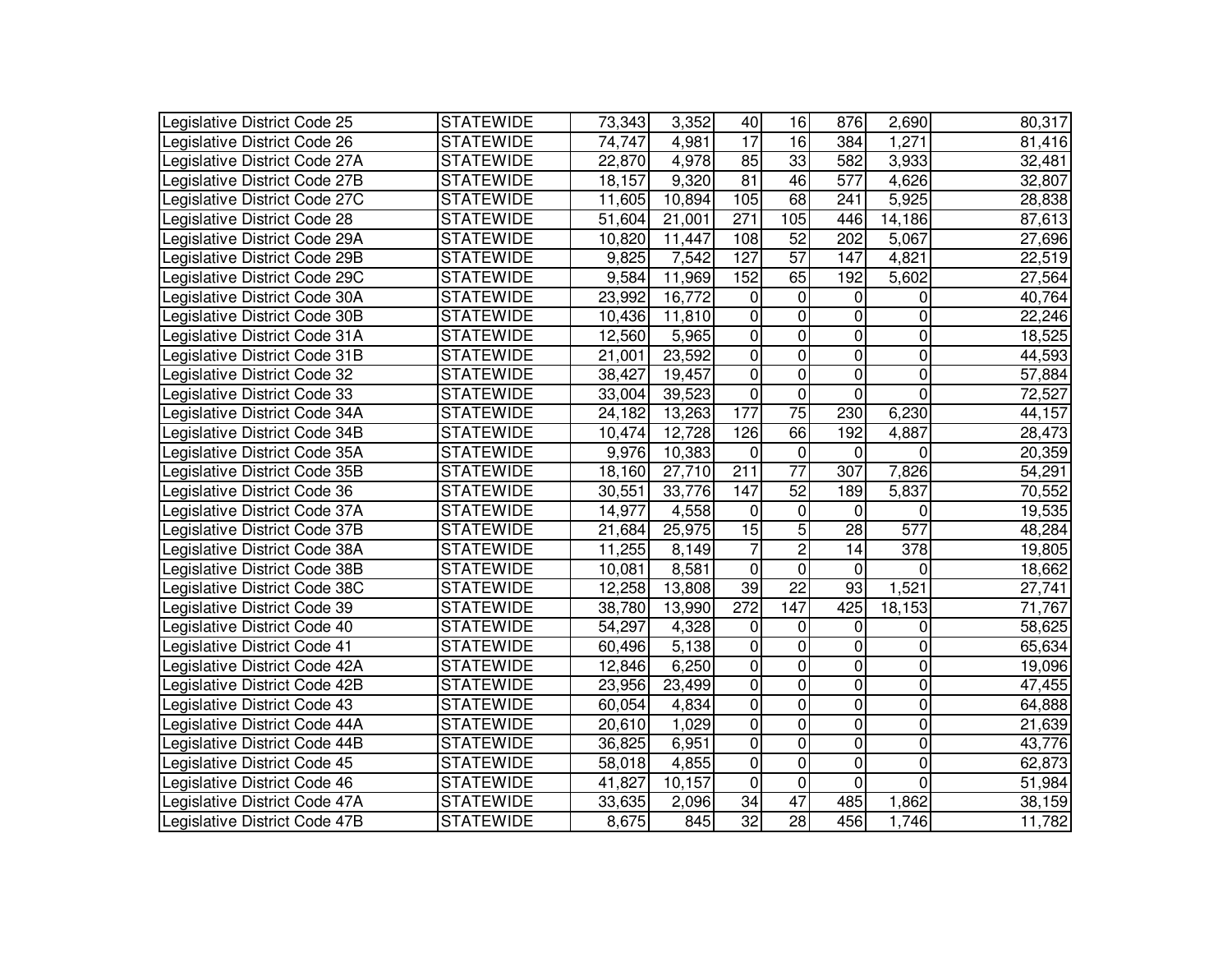|  | 05 D<br>.<br>ل ال.<br>. UJ | റ⊏<br>--<br>950 | . .<br>. ت | $\sim$ $\sim$<br>ハドクー<br>uuz. | .062<br>1 Q<br>ີ | $- - -$<br>363.859 | <b>200</b><br>$\sim$<br>.uuu |
|--|----------------------------|-----------------|------------|-------------------------------|------------------|--------------------|------------------------------|
|  |                            |                 |            |                               |                  |                    |                              |

| <b>DISTRICT</b>                            | <b>COUNTY</b>           | <b>DEM</b> | <b>REP</b> | LIB             | <b>GRN OTH</b>  |                 | <b>UNA</b>     | <b>TOTAL</b> |
|--------------------------------------------|-------------------------|------------|------------|-----------------|-----------------|-----------------|----------------|--------------|
| Legislative District Code 01A              | Allegany                | 1,925      | 3,789      | 12              | 4               | 59              | 928            | 6,717        |
| Legislative District Code 01A              | Garrett                 | 4,612      | 11,955     | $\overline{74}$ | $\overline{37}$ | 188             | 2,297          | 19,163       |
| <b>Legislative District Code 01A Total</b> |                         | 6,537      | 15,744     | 86              | 41              | 247             | 3,225          | 25,880       |
| Legislative District Code 01B              | Allegany                | 8,197      | 10,947     | 109             | 65              | 208             | 3,367          | 22,893       |
| <b>Legislative District Code 01B Total</b> |                         | 8,197      | 10,947     | 109             | 65              | 208             | 3,367          | 22,893       |
| Legislative District Code 01C              | Allegany                | 5,074      | 5,397      | $\overline{70}$ | $\overline{42}$ | 126             | 2,079          | 12,788       |
| Legislative District Code 01C              | Washington              | 3,510      | 6,184      | 46              | $\overline{30}$ | 40              | 2,149          | 11,959       |
| <b>Legislative District Code 01C Total</b> |                         | 8,584      | 11,581     | 116             | $\overline{72}$ | 166             | 4,228          | 24,747       |
| Legislative District Code 02A              | Washington              | 18,332     | 25,912     | 247             | 135             | 206             | 10,842         | 55,674       |
| <b>Legislative District Code 02A Total</b> |                         | 18,332     | 25,912     | 247             | 135             | 206             | 10,842         | 55,674       |
| Legislative District Code 02B              | Washington              | 9,826      | 6,773      | 112             | 68              | $\overline{78}$ | 4,753          | 21,610       |
| <b>Legislative District Code 02B Total</b> |                         | 9,826      | 6,773      | 112             | 68              | $\overline{78}$ | 4,753          | 21,610       |
| Legislative District Code 03A              | Frederick               | 20,638     | 14,596     | 258             | 156             | 51              | 10,625         | 46,324       |
| <b>Legislative District Code 03A Total</b> |                         | 20,638     | 14,596     | 258             | 156             | 51              | 10,625         | 46,324       |
| Legislative District Code 03B              | Frederick               | 9,766      | 9,984      | 141             | 62              | $\overline{27}$ | 5,840          | 25,820       |
| <b>Legislative District Code 03B Total</b> |                         | 9,766      | 9,984      | 141             | 62              | $\overline{27}$ | 5,840          | 25,820       |
| Legislative District Code 04               | Carroll                 | 2,287      | 4,624      | 43              | 8               | $\overline{82}$ | 1,670          | 8,714        |
| Legislative District Code 04               | Frederick               | 23,717     | 36,090     | 346             | 176             | 99              | 16,821         | 77,249       |
| <b>Legislative District Code 04 Total</b>  |                         | 26,004     | 40,714     | 389             | 184             | 181             | 18,491         | 85,963       |
| Legislative District Code 05               | Carroll                 | 24,261     | 45,963     | 432             | 209             | 695             | 15,915         | 87,475       |
| <b>Legislative District Code 05 Total</b>  |                         | 24,261     | 45,963     | 432             | 209             | 695             | 15,915         | 87,475       |
| Legislative District Code 06               | <b>Baltimore County</b> | 41,248     | 17,158     | 0               | 0               | 0               | 0              | 58,406       |
| <b>Legislative District Code 06 Total</b>  |                         | 41,248     | 17,158     | $\pmb{0}$       | 0               | $\overline{0}$  | 0              | 58,406       |
| Legislative District Code 07               | <b>Baltimore County</b> | 20,091     | 17,251     | $\overline{0}$  | $\overline{0}$  | $\overline{0}$  | $\overline{0}$ | 37,342       |
| Legislative District Code 07               | Harford                 | 14,873     | 21,027     | 189             | 65              | 310             | 6,494          | 42,958       |
| <b>Legislative District Code 07 Total</b>  |                         | 34,964     | 38,278     | 189             | 65              | 310             | 6,494          | 80,300       |
| Legislative District Code 08               | <b>Baltimore County</b> | 42,810     | 21,704     | 0               | 0               | 0               | 0              | 64,514       |
| <b>Legislative District Code 08 Total</b>  |                         | 42,810     | 21,704     | $\mathbf 0$     | 0               | 0               | $\overline{0}$ | 64,514       |
| Legislative District Code 09A              | Carroll                 | 5,249      | 8,896      | 106             | 54              | 171             | 3,693          | 18,169       |
| Legislative District Code 09A              | Howard                  | 16,409     | 19,090     | 209             | 105             | 597             | 9,508          | 45,918       |
| <b>Legislative District Code 09A Total</b> |                         | 21,658     | 27,986     | 315             | 159             | 768             | 13,201         | 64,087       |
| Legislative District Code 09B              | Howard                  | 12,570     | 8,388      | 121             | $\overline{70}$ | 321             | 6,362          | 27,832       |
| <b>Legislative District Code 09B Total</b> |                         | 12,570     | 8,388      | 121             | $\overline{70}$ | 321             | 6,362          | 27,832       |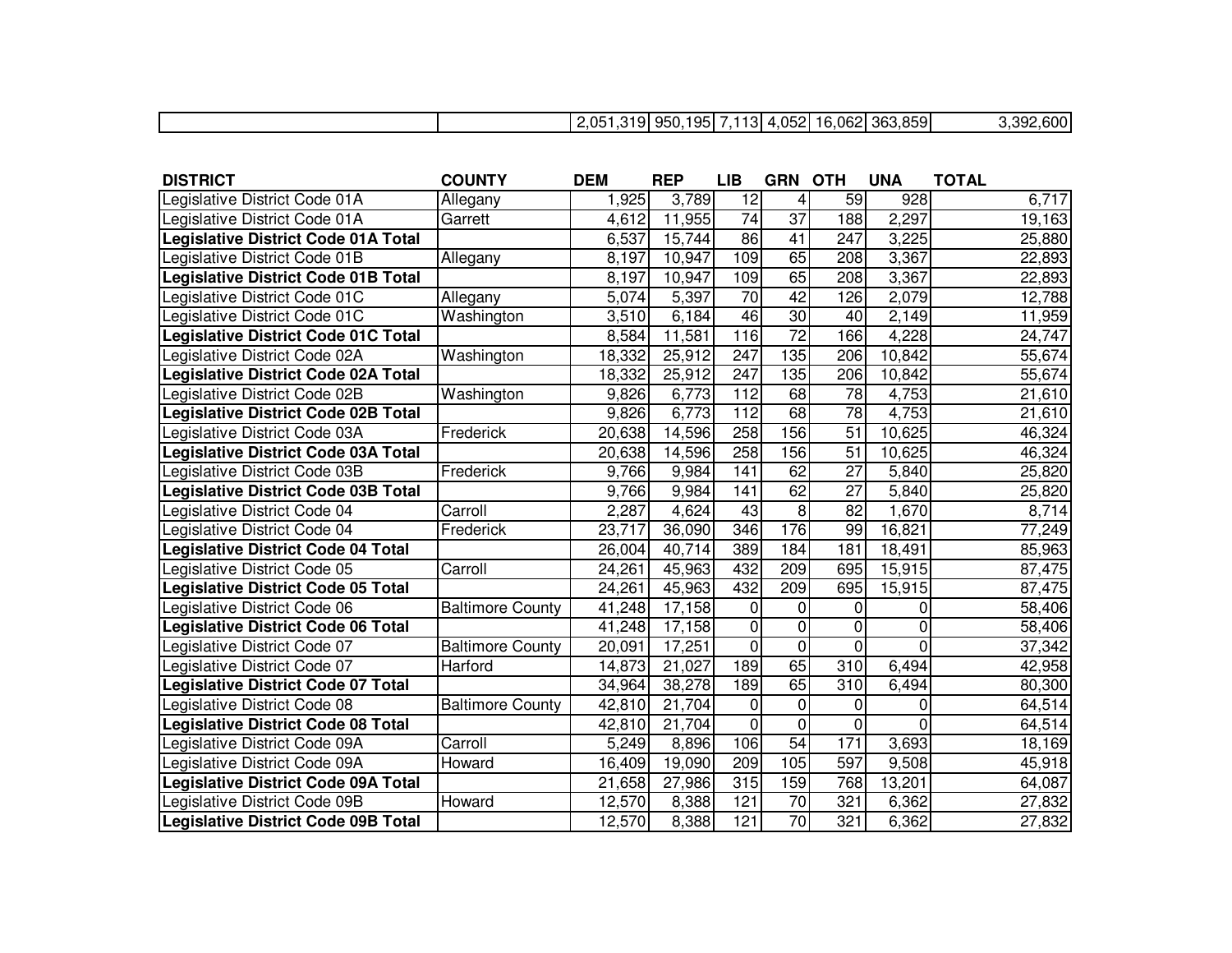| Legislative District Code 10               | <b>Baltimore County</b> | 54,491 | 10,295  | 0              | 0                | 0               | 0              | 64,786 |
|--------------------------------------------|-------------------------|--------|---------|----------------|------------------|-----------------|----------------|--------|
| <b>Legislative District Code 10 Total</b>  |                         | 54,491 | 10,295  | 0              | $\overline{0}$   | $\overline{0}$  | 0              | 64,786 |
| Legislative District Code 11               | <b>Baltimore County</b> | 47,668 | 17,883  | $\overline{0}$ | $\overline{0}$   | $\overline{0}$  | $\overline{0}$ | 65,551 |
| <b>Legislative District Code 11 Total</b>  |                         | 47,668 | 17,883  | 0              | $\overline{0}$   | $\overline{0}$  | 0              | 65,551 |
| Legislative District Code 12               | <b>Baltimore County</b> | 15,861 | 9,275   | 0              | $\overline{0}$   | $\overline{0}$  | 0              | 25,136 |
| Legislative District Code 12               | Howard                  | 23,388 | 9,455   | 173            | 107              | 489             | 9,180          | 42,792 |
| <b>Legislative District Code 12 Total</b>  |                         | 39,249 | 18,730  | 173            | 107              | 489             | 9,180          | 67,928 |
| Legislative District Code 13               | Howard                  | 41,855 | 19,280  | 383            | 207              | 888             | 18,193         | 80,806 |
| <b>Legislative District Code 13 Total</b>  |                         | 41,855 | 19,280  | 383            | 207              | 888             | 18,193         | 80,806 |
| Legislative District Code 14               | Montgomery              | 46,982 | 22,359  | 295            | 201              | 427             | 19,003         | 89,267 |
| <b>Legislative District Code 14 Total</b>  |                         | 46,982 | 22,359  | 295            | $\overline{201}$ | 427             | 19,003         | 89,267 |
| Legislative District Code 15               | Montgomery              | 39,686 | 19,286  | 261            | 152              | 511             | 22,181         | 82,077 |
| <b>Legislative District Code 15 Total</b>  |                         | 39,686 | 19,286  | 261            | 152              | 511             | 22,181         | 82,077 |
| Legislative District Code 16               | Montgomery              | 50,645 | 18,388  | 235            | 158              | 623             | 21,609         | 91,658 |
| <b>Legislative District Code 16 Total</b>  |                         | 50,645 | 18,388  | 235            | 158              | 623             | 21,609         | 91,658 |
| Legislative District Code 17               | Montgomery              | 40,374 | 14,119  | 308            | 183              | 455             | 19,769         | 75,208 |
| <b>Legislative District Code 17 Total</b>  |                         | 40,374 | 14, 119 | 308            | 183              | 455             | 19,769         | 75,208 |
| Legislative District Code 18               | Montgomery              | 45,303 | 11,806  | 295            | 208              | 388             | 16,284         | 74,284 |
| <b>Legislative District Code 18 Total</b>  |                         | 45,303 | 11,806  | 295            | 208              | 388             | 16,284         | 74,284 |
| Legislative District Code 19               | Montgomery              | 42,832 | 14,907  | 223            | 144              | 448             | 16,047         | 74,601 |
| <b>Legislative District Code 19 Total</b>  |                         | 42,832 | 14,907  | 223            | 144              | 448             | 16,047         | 74,601 |
| Legislative District Code 20               | Montgomery              | 49,476 | 6,996   | 238            | 335              | 356             | 13,992         | 71,393 |
| <b>Legislative District Code 20 Total</b>  |                         | 49,476 | 6,996   | 238            | 335              | 356             | 13,992         | 71,393 |
| Legislative District Code 21               | Anne Arundel            | 7,157  | 5,975   | $\mathbf 0$    | 0                | 0               | 0              | 13,132 |
| Legislative District Code 21               | Prince George's         | 35,733 | 8,454   | $\overline{7}$ | $\mathbf 2$      | 73              | 221            | 44,490 |
| <b>Legislative District Code 21 Total</b>  |                         | 42,890 | 14,429  | $\overline{7}$ | $\overline{2}$   | $\overline{73}$ | 221            | 57,622 |
| Legislative District Code 22               | Prince George's         | 51,102 | 5,450   | 45             | 56               | 482             | 2,158          | 59,293 |
| <b>Legislative District Code 22 Total</b>  |                         | 51,102 | 5,450   | 45             | $\overline{56}$  | 482             | 2,158          | 59,293 |
| Legislative District Code 23A              | Prince George's         | 17,370 | 3,902   | $\overline{0}$ | $\pmb{0}$        | 0               | 0              | 21,272 |
| <b>Legislative District Code 23A Total</b> |                         | 17,370 | 3,902   | $\overline{0}$ | $\overline{0}$   | $\overline{0}$  | $\overline{0}$ | 21,272 |
| Legislative District Code 23B              | Prince George's         | 45,361 | 7,485   | 33             | $\overline{7}$   | 389             | 1,218          | 54,493 |
| <b>Legislative District Code 23B Total</b> |                         | 45,361 | 7,485   | 33             | $\overline{7}$   | 389             | 1,218          | 54,493 |
| Legislative District Code 24               | Prince George's         | 75,048 | 3,646   | 56             | $\overline{27}$  | 1,209           | 3,523          | 83,509 |
| <b>Legislative District Code 24 Total</b>  |                         | 75,048 | 3,646   | 56             | 27               | 1,209           | 3,523          | 83,509 |
| Legislative District Code 25               | Prince George's         | 73,343 | 3,352   | 40             | 16               | 876             | 2,690          | 80,317 |
| <b>Legislative District Code 25 Total</b>  |                         | 73,343 | 3,352   | 40             | 16               | 876             | 2,690          | 80,317 |
| Legislative District Code 26               | Prince George's         | 74,747 | 4,981   | 17             | 16               | 384             | 1,271          | 81,416 |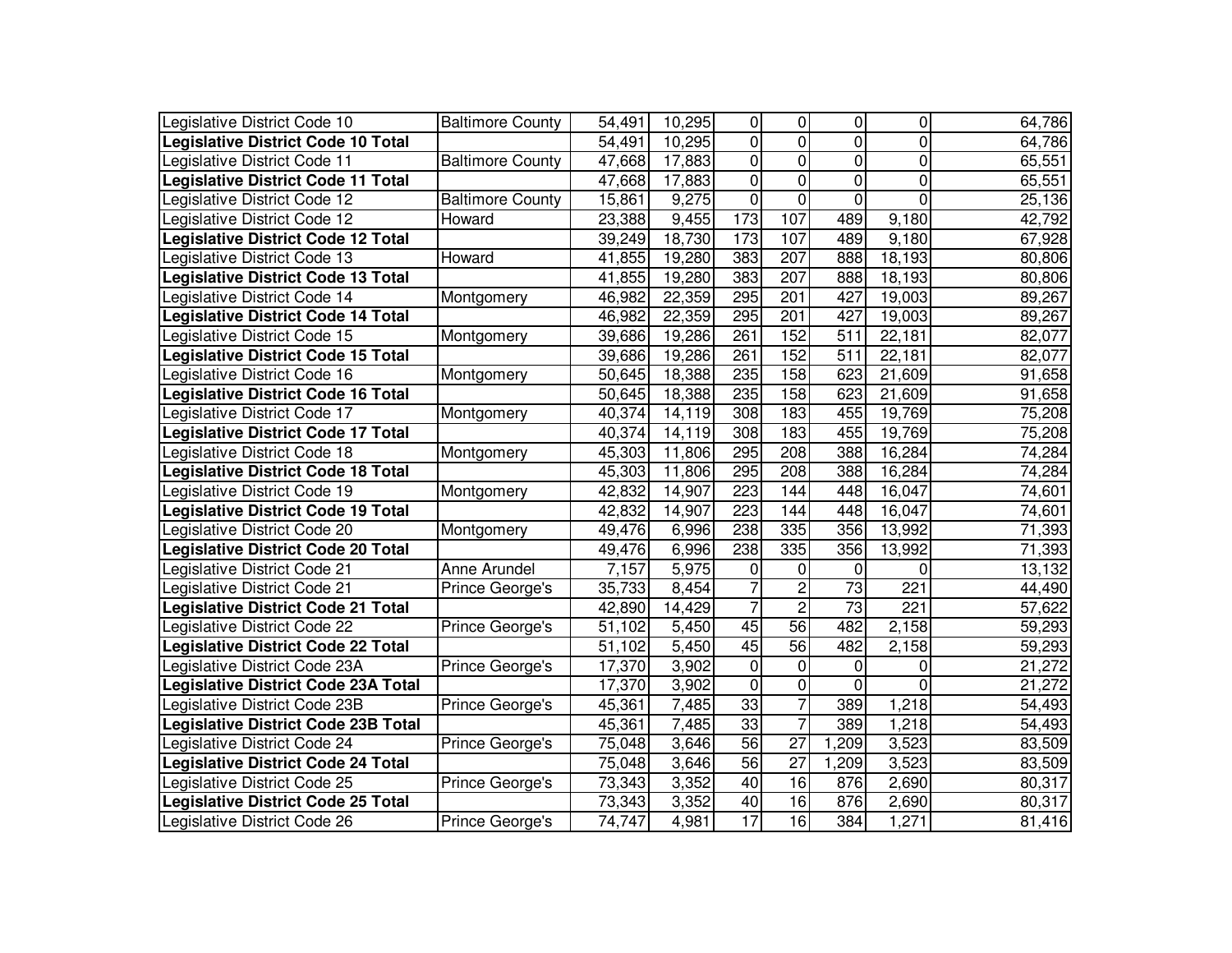| Legislative District Code 26 Total         |                     | 74,747 | 4,981  | 17                      | 16              | 384             | 1,271          | 81,416 |
|--------------------------------------------|---------------------|--------|--------|-------------------------|-----------------|-----------------|----------------|--------|
| Legislative District Code 27A              | Charles             | 6,721  | 3,300  | 47                      | $\overline{16}$ | 97              | 2,063          | 12,244 |
| Legislative District Code 27A              | Prince George's     | 16,149 | 1,678  | $\overline{38}$         | 17              | 485             | 1,870          | 20,237 |
| <b>Legislative District Code 27A Total</b> |                     | 22,870 | 4,978  | 85                      | $\overline{33}$ | 582             | 3,933          | 32,481 |
| Legislative District Code 27B              | Calvert             | 6,681  | 7,664  | 60                      | $\overline{28}$ | 144             | 3,186          | 17,763 |
| Legislative District Code 27B              | Prince George's     | 11,476 | 1,656  | 21                      | $\overline{18}$ | 433             | 1,440          | 15,044 |
| <b>Legislative District Code 27B Total</b> |                     | 18,157 | 9,320  | 81                      | 46              | 577             | 4,626          | 32,807 |
| Legislative District Code 27C              | Calvert             | 11,605 | 10,894 | 105                     | 68              | 241             | 5,925          | 28,838 |
| <b>Legislative District Code 27C Total</b> |                     | 11,605 | 10,894 | 105                     | 68              | 241             | 5,925          | 28,838 |
| Legislative District Code 28               | Charles             | 51,604 | 21,001 | $\overline{271}$        | 105             | 446             | 14,186         | 87,613 |
| <b>Legislative District Code 28 Total</b>  |                     | 51,604 | 21,001 | 271                     | 105             | 446             | 14,186         | 87,613 |
| Legislative District Code 29A              | Saint Mary's        | 10,820 | 11,447 | 108                     | $\overline{52}$ | 202             | 5,067          | 27,696 |
| <b>Legislative District Code 29A Total</b> |                     | 10,820 | 11,447 | 108                     | 52              | 202             | 5,067          | 27,696 |
| Legislative District Code 29B              | Saint Mary's        | 9,825  | 7,542  | 127                     | $\overline{57}$ | 147             | 4,821          | 22,519 |
| <b>Legislative District Code 29B Total</b> |                     | 9,825  | 7,542  | 127                     | 57              | 147             | 4,821          | 22,519 |
| Legislative District Code 29C              | Calvert             | 5,145  | 5,364  | $\overline{84}$         | $\overline{38}$ | 100             | 2,801          | 13,532 |
| Legislative District Code 29C              | Saint Mary's        | 4,439  | 6,605  | 68                      | $\overline{27}$ | $\overline{92}$ | 2,801          | 14,032 |
| <b>Legislative District Code 29C Total</b> |                     | 9,584  | 11,969 | 152                     | 65              | 192             | 5,602          | 27,564 |
| Legislative District Code 30A              | Anne Arundel        | 23,992 | 16,772 | 0                       | 0               | 0               | $\pmb{0}$      | 40,764 |
| <b>Legislative District Code 30A Total</b> |                     | 23,992 | 16,772 | 0                       | $\pmb{0}$       | 0               | $\mathbf 0$    | 40,764 |
| Legislative District Code 30B              | <b>Anne Arundel</b> | 10,436 | 11,810 | $\overline{\mathsf{o}}$ | 0               | 0               | $\mathbf 0$    | 22,246 |
| <b>Legislative District Code 30B Total</b> |                     | 10,436 | 11,810 | $\mathbf 0$             | $\overline{0}$  | 0               | 0              | 22,246 |
| Legislative District Code 31A              | <b>Anne Arundel</b> | 12,560 | 5,965  | O                       | $\overline{0}$  | 0               | 0              | 18,525 |
| <b>Legislative District Code 31A Total</b> |                     | 12,560 | 5,965  | $\overline{\mathsf{o}}$ | $\overline{0}$  | 0               | 0              | 18,525 |
| Legislative District Code 31B              | Anne Arundel        | 21,001 | 23,592 | $\mathbf 0$             | 0               | 0               | 0              | 44,593 |
| <b>Legislative District Code 31B Total</b> |                     | 21,001 | 23,592 | O                       | $\overline{0}$  | $\overline{0}$  | 0              | 44,593 |
| Legislative District Code 32               | Anne Arundel        | 38,427 | 19,457 | O                       | $\overline{0}$  | $\overline{0}$  | 0              | 57,884 |
| <b>Legislative District Code 32 Total</b>  |                     | 38,427 | 19,457 | $\overline{0}$          | $\overline{0}$  | $\overline{0}$  | 0              | 57,884 |
| Legislative District Code 33               | Anne Arundel        | 33,004 | 39,523 | $\overline{0}$          | $\pmb{0}$       | $\overline{0}$  | $\mathbf 0$    | 72,527 |
| <b>Legislative District Code 33 Total</b>  |                     | 33,004 | 39,523 | $\overline{0}$          | $\pmb{0}$       | $\overline{0}$  | $\Omega$       | 72,527 |
| Legislative District Code 34A              | Harford             | 24,182 | 13,263 | 177                     | $\overline{75}$ | 230             | 6,230          | 44,157 |
| <b>Legislative District Code 34A Total</b> |                     | 24,182 | 13,263 | 177                     | $\overline{75}$ | 230             | 6,230          | 44,157 |
| Legislative District Code 34B              | Harford             | 10,474 | 12,728 | 126                     | 66              | 192             | 4,887          | 28,473 |
| <b>Legislative District Code 34B Total</b> |                     | 10,474 | 12,728 | 126                     | 66              | 192             | 4,887          | 28,473 |
| Legislative District Code 35A              | Cecil               | 9,976  | 10,383 | 0                       | 0               | 0               | 0              | 20,359 |
| <b>Legislative District Code 35A Total</b> |                     | 9,976  | 10,383 | 0                       | 0               | 0               | 0              | 20,359 |
| Legislative District Code 35B              | Cecil               | 4,711  | 6,310  | $\overline{0}$          | $\overline{0}$  | $\overline{0}$  | $\overline{0}$ | 11,021 |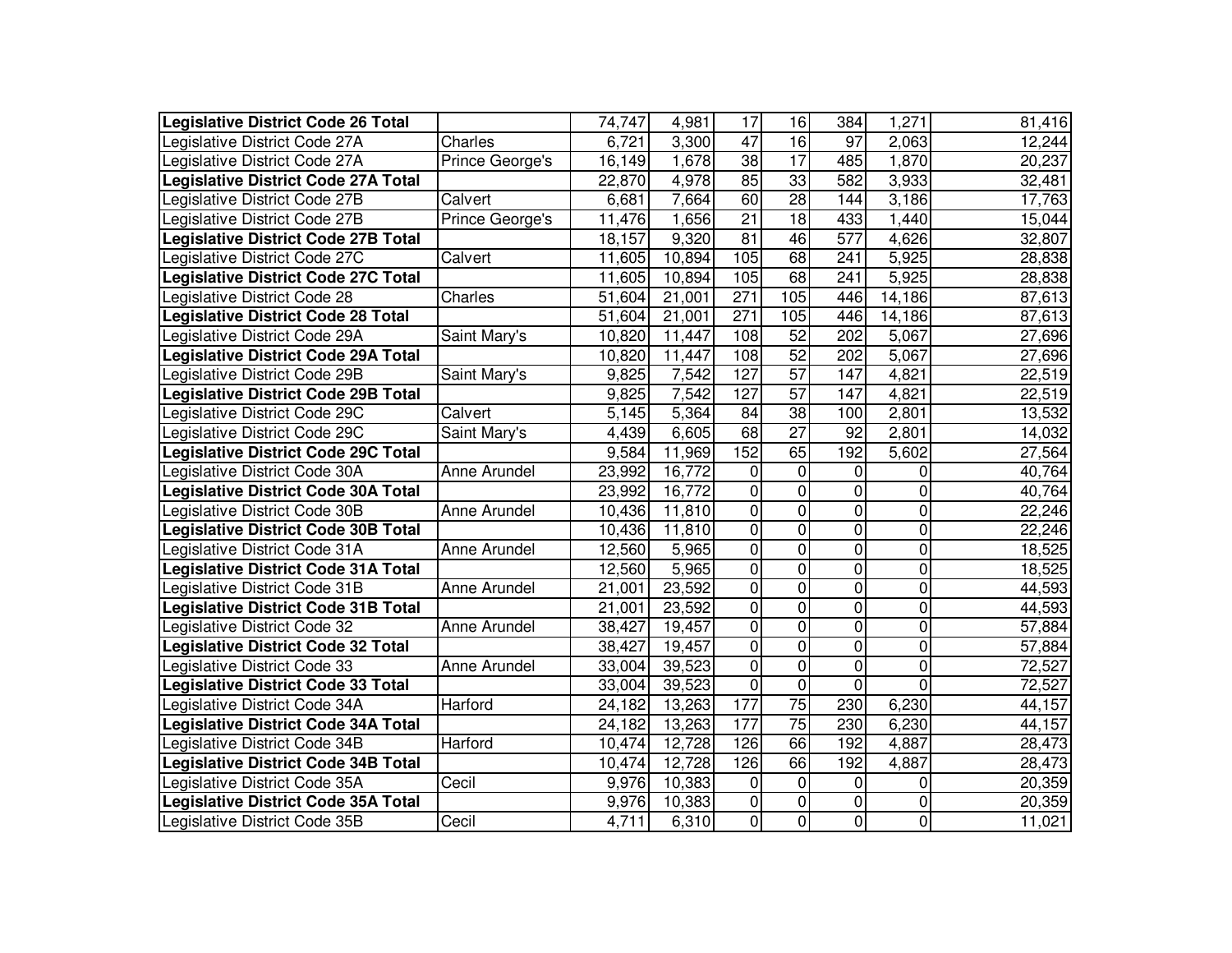| Legislative District Code 35B              | Harford                 | 13,449 | 21,400 | 211              | 77              | 307             | 7,826            | 43,270 |
|--------------------------------------------|-------------------------|--------|--------|------------------|-----------------|-----------------|------------------|--------|
| <b>Legislative District Code 35B Total</b> |                         | 18,160 | 27,710 | 211              | $\overline{77}$ | 307             | 7,826            | 54,291 |
| Legislative District Code 36               | Caroline                | 5,023  | 5,745  | 0                | $\mathbf 0$     | 0               | 0                | 10,768 |
| Legislative District Code 36               | Cecil                   | 8,483  | 7,836  | $\pmb{0}$        | $\mathbf 0$     | 0               | $\mathbf 0$      | 16,319 |
| Legislative District Code 36               | Kent                    | 6,078  | 4,567  | $\mathbf 0$      | $\overline{0}$  | 0               | $\overline{0}$   | 10,645 |
| Legislative District Code 36               | Queen Anne's            | 10,967 | 15,628 | 147              | 52              | 189             | 5,837            | 32,820 |
| <b>Legislative District Code 36 Total</b>  |                         | 30,551 | 33,776 | 147              | 52              | 189             | 5,837            | 70,552 |
| Legislative District Code 37A              | Dorchester              | 5,629  | 1,475  | 0                | $\mathbf 0$     | 0               | 0                | 7,104  |
| Legislative District Code 37A              | Wicomico                | 9,348  | 3,083  | 0                | $\mathbf 0$     | 0               | 0                | 12,431 |
| <b>Legislative District Code 37A Total</b> |                         | 14,977 | 4,558  | 0                | $\overline{0}$  | 0               | $\overline{0}$   | 19,535 |
| Legislative District Code 37B              | Caroline                | 2,124  | 2,094  | $\overline{0}$   | $\overline{0}$  | $\overline{0}$  | $\overline{0}$   | 4,218  |
| Legislative District Code 37B              | Dorchester              | 4,814  | 5,799  | $\overline{0}$   | $\overline{0}$  | $\overline{0}$  | $\overline{0}$   | 10,613 |
| Legislative District Code 37B              | Talbot                  | 9,968  | 11,312 | 15               | $\overline{5}$  | 28              | 577              | 21,905 |
| Legislative District Code 37B              | Wicomico                | 4,778  | 6,770  | $\overline{0}$   | $\overline{0}$  | 0               | 0                | 11,548 |
| <b>Legislative District Code 37B Total</b> |                         | 21,684 | 25,975 | 15               | $\overline{5}$  | 28              | 577              | 48,284 |
| Legislative District Code 38A              | Somerset                | 6,735  | 4,738  | $\overline{0}$   | $\overline{0}$  | 0               | $\mathbf 0$      | 11,473 |
| Legislative District Code 38A              | Worcester               | 4,520  | 3,411  | $\overline{7}$   | $\overline{2}$  | $\overline{14}$ | $\overline{378}$ | 8,332  |
| <b>Legislative District Code 38A Total</b> |                         | 11,255 | 8,149  | $\overline{7}$   | $\overline{2}$  | 14              | $\overline{378}$ | 19,805 |
| Legislative District Code 38B              | Wicomico                | 10,081 | 8,581  | $\pmb{0}$        | $\pmb{0}$       | 0               | 0                | 18,662 |
| <b>Legislative District Code 38B Total</b> |                         | 10,081 | 8,581  | $\pmb{0}$        | $\pmb{0}$       | 0               | $\pmb{0}$        | 18,662 |
| Legislative District Code 38C              | Wicomico                | 1,847  | 2,434  | $\overline{0}$   | $\pmb{0}$       | 0               | $\overline{0}$   | 4,281  |
| Legislative District Code 38C              | Worcester               | 10,411 | 11,374 | $\overline{39}$  | $\overline{22}$ | $\overline{93}$ | 1,521            | 23,460 |
| <b>Legislative District Code 38C Total</b> |                         | 12,258 | 13,808 | $\overline{39}$  | $\overline{22}$ | 93              | 1,521            | 27,741 |
| Legislative District Code 39               | Montgomery              | 38,780 | 13,990 | $\overline{272}$ | 147             | 425             | 18,153           | 71,767 |
| <b>Legislative District Code 39 Total</b>  |                         | 38,780 | 13,990 | 272              | 147             | 425             | 18,153           | 71,767 |
| Legislative District Code 40               | <b>Baltimore City</b>   | 54,297 | 4,328  | $\pmb{0}$        | $\mathbf 0$     | 0               | 0                | 58,625 |
| <b>Legislative District Code 40 Total</b>  |                         | 54,297 | 4,328  | $\overline{0}$   | $\overline{0}$  | 0               | $\pmb{0}$        | 58,625 |
| Legislative District Code 41               | <b>Baltimore City</b>   | 60,496 | 5,138  | $\overline{0}$   | $\overline{0}$  | $\overline{0}$  | $\pmb{0}$        | 65,634 |
| <b>Legislative District Code 41 Total</b>  |                         | 60,496 | 5,138  | $\overline{0}$   | $\pmb{0}$       | $\overline{0}$  | $\pmb{0}$        | 65,634 |
| Legislative District Code 42A              | <b>Baltimore County</b> | 12,846 | 6,250  | $\overline{0}$   | $\pmb{0}$       | $\overline{0}$  | $\pmb{0}$        | 19,096 |
| <b>Legislative District Code 42A Total</b> |                         | 12,846 | 6,250  | $\overline{0}$   | $\pmb{0}$       | $\overline{0}$  | 0                | 19,096 |
| Legislative District Code 42B              | <b>Baltimore County</b> | 23,956 | 23,499 | $\mathbf 0$      | $\mathbf 0$     | 0               | $\mathbf 0$      | 47,455 |
| <b>Legislative District Code 42B Total</b> |                         | 23,956 | 23,499 | $\pmb{0}$        | $\mathbf 0$     | 0               | $\mathbf 0$      | 47,455 |
| Legislative District Code 43               | <b>Baltimore City</b>   | 60,054 | 4,834  | $\overline{0}$   | $\mathbf 0$     | 0               | $\mathbf 0$      | 64,888 |
| <b>Legislative District Code 43 Total</b>  |                         | 60,054 | 4,834  | $\overline{0}$   | $\mathbf 0$     | 0               | $\mathbf 0$      | 64,888 |
| Legislative District Code 44A              | <b>Baltimore City</b>   | 20,610 | 1,029  | 0                | 0               | 0               | $\mathbf 0$      | 21,639 |
| Legislative District Code 44A Total        |                         | 20,610 | 1,029  | $\overline{0}$   | 0               | $\overline{0}$  | $\overline{0}$   | 21,639 |